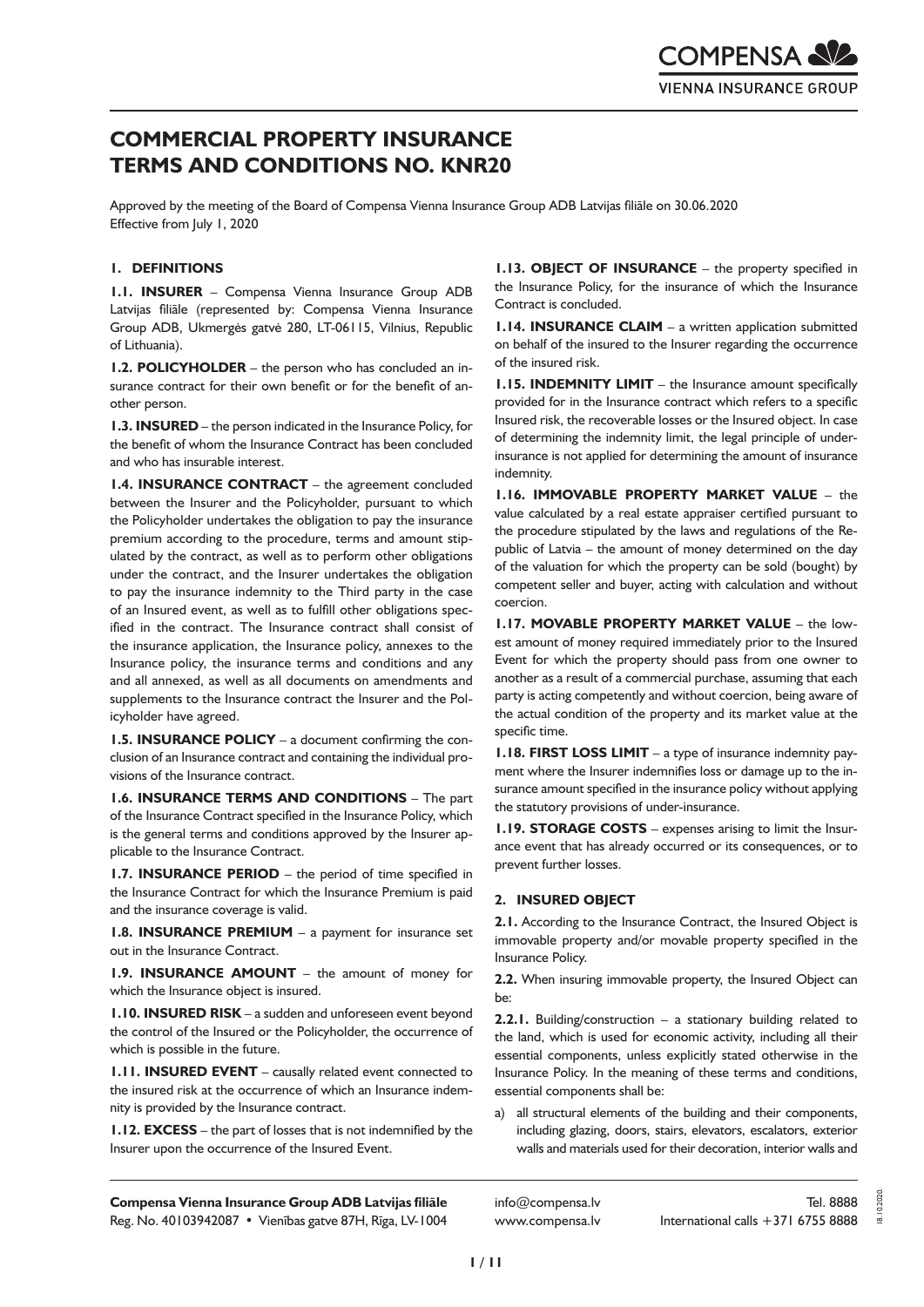

materials used for their decoration, as well as other building structures referred to and properly installed in accordance with the general building regulations (technical design);

- b) interior decoration costs;
- c) engineering communication systems used for the operation of the building: water, heating and sewerage systems (including radiators, hot water boilers, pumps, filters), fire extinguishing system, heating system (stationary stoves, fireplaces), ventilation and air conditioning system, electrical installation, radiators, plumbing, built-in light fixtures, external elements of the building – external engineering communication systems, which branch from the building to the main networks in the territory owned by the Insured, are related to the engineering communications inside the building;
- d) security and fire alarms, video surveillance, communications and communication systems and equipment located outside the building and attached to the exterior structures of the building, as well as the lighting, awnings, external blinds attached to the external structures of the building;
- e) territory improvement: permanently installed benches, tables, flagpoles, playground elements, awnings or road signs, pavement materials, gates, fencing, barriers, technical means of sidewalk and movement organization (sidewalk lighting, decorative fences);
- f) advertising signboards: advertising signs belonging to the Insured and permanently attached to the Insured's immovable property.

**2.2.2.** Premises or part of a building – premises of a building intended for economic activity, including apartments, which are located at the address specified in the Insurance Policy, including their integral components. In the meaning of these terms and conditions, integral components shall be:

- a) structural non-load-bearing, fencing and finishing elements within the boundaries of the premises or group of premises (including interior partitions, ceiling, floor and wall finishing, doors);
- b) engineering networks and engineering communications up to joint mains;
- c) elements of engineering equipment (including kitchen equipment, ventilation devices, toilets, showers and bath equipment), without which the elements of the jointly owned residential part of the house may function independently;
- d) windows and doors enclosing individual properties.

**2.2.3.** costs of interior decoration works of the premises – wall and ceiling decoration to the building structures, floors and inseparably attached floor coverings, stairs, windows, doors, built-in stoves, fireplaces and stoves in these premises; built-in and functionally necessary engineering communication systems for the operation of the premises until the connection of the enclosing structures of the insured premises with the jointly owned premises: water supply and sewerage systems, plumbing, gas supply system, heating, ventilation and air conditioning systems, electrical installation, including built-in lighting fixtures and fittings elements, built-in fire safety systems, burglar alarm systems, communication and other low-voltage systems without movable parts.

**2.3.** When insuring movable property, the Insured Object may be movable property owned or held by the Insured, which is located at the address or territory specified in the Insurance Contract.

**2.3.1.** Movable property shall mean office equipment, furniture, office and warehouse equipment, production lines, machine tools and other equipment, goods, including raw materials, finished products and semi-finished products.

**2.3.2.** Movable property is insured while it is in the buildings or premises in accordance with the accounting data or the list attached to the Insurance Policy.

**2.3.3.** If movable property is insured in accordance with the Insurance Contract, then additional losses will be indemnified upon occurrence of the risks listed in the Insurance Policy for the following property damage or loss:

- a) leased property movable property belonging to a third party and leased by the Insured on the basis of a written agreement;
- b) employees' property movable property belonging to the Insured's employees located in the building or premises specified in the Insurance Contract.

## **3. INSURANCE COVERAGE**

**3.1.** The Insured Object is insured against sudden and unforeseen direct damage or loss of the Insured Object, which has occurred as a result of the insured risks specified in the Insurance Contract, is not an exception to the Insurance Contract and has occurred during the Insurance Period.

#### **3.2. Basic risks:**

- **3.2.1. Risk of fire:**
- a) fire an unforeseen and uncontrollable burning with a flame that has erupted in a place not intended for fire or from a place intended for fire, independently continuing to spread further. The insurance also covers losses caused by heat, smoke or soot caused by fire or a burning object or an object heated as a result of burning, as well as by soaking while extinguishing the fire;
- b) lightning a direct lightning strike or its effect on the Insured Object, as a result of which the Insured Object has suffered external physical damage or a fire breaks out;
- c) aircraft falling of a controlled aircraft, its parts or its cargo on the Insured Object, regardless of whether it has caused a fire;
- d) explosion an explosion caused by a sudden, erosive pressure caused by chemical reactions, high gas or vapor pressure. An explosion shall be deemed an explosion only when the walls of the tank are destroyed to such an extent that a pressure equalization occurs between the inside and the outside of the tank.

#### **3.2.2. Natural disaster risks:**

- a) storm wind or gusts of wind with a speed of not less than 15 (fifteen) meters per second (according to the data provided by the nearest meteorological station to the Insured Object). If it is not possible to determine the wind speed at the location of the Insured Object, then it shall be deemed that there has been a storm, if such wind has caused damage to buildings and objects within a radius of 10 kilometers, which were in good condition before the storm;
- b) hail direct impact of precipitation in the form of ice pieces on the Insured Object;
- c) snow weight the effect of the weight of snow formed as a result of continuous snowfall on the roof covering of the building or the load-bearing structures of the building, provided that the snow cover that caused the loss or damage was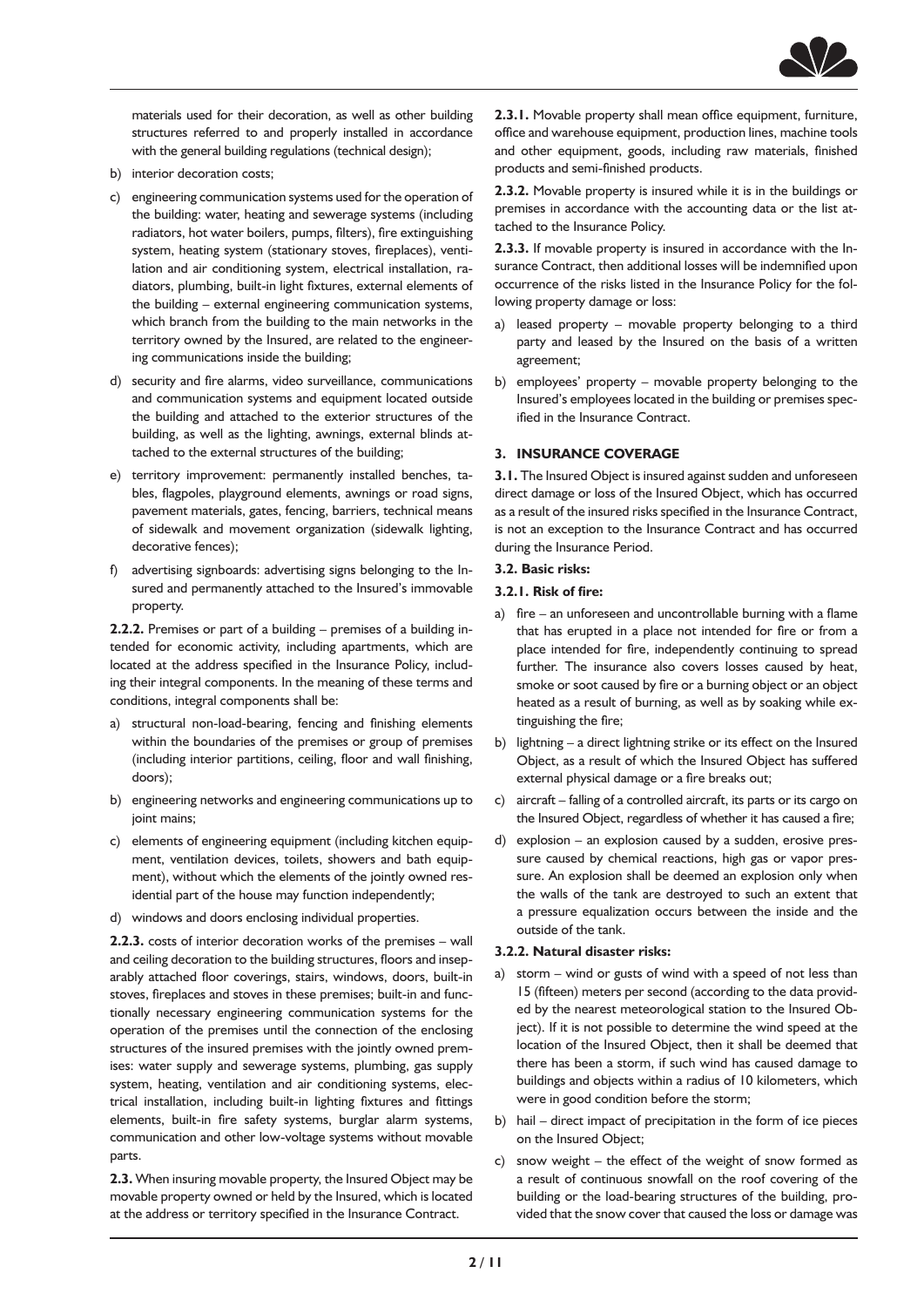

caused by a sudden increase of at least 100 mm in 12 hours and damage to the roof covering or on the load-bearing structures of the building has occurred during the snowfall or not later than 48 hours after the snowfall, if the relevant meteorological conditions are appropriately registered at the nearest certified meteorological measuring station;

- d) falling of trees, masts or poles free falling of nearby trees, masts or poles on to the Insured Property as a result of gravity forces. Losses are indemnified if, as a result of the Insured Risk, the damages have not occurred as a result of physical wear and tear or any prolonged decomposition processes;
- e) earthquake an earthquake caused by the fluctuations of the Earth's crust, which is at least 4 (four) points strong according to the Richter scale;
- f) flood in the rapid raising of the water level, when it has crossed the boundaries of natural water basins, erupted from weirs, dams or shores. Losses are indemnified if as a result of the Insured risk the damages have not occurred as a result of floods of piles or ice compaction. Except if floods have not occurred repeatedly at this place during the last 10 years, starting from the moment of occurrence of the insured event;
- g) ground subsidence a sudden decrease of the terrain level, which is not less than 1000 mm in relation to the natural surface level, due to the spatial subsidence of the underground void in the ground;
- h) landslide sudden and natural movement of earth and stone masses under the influence of gravity down the surface slope. Exceptions are cases where the landslide is the result of direct human action;
- i) shock wave a pressure wave generated by an aircraft exceeding a speed equal to the speed of sound propagation in the atmosphere;
- j) if the loss or damage has occurred as a result of one storm, hailstorm or earthquake within 48 hours in the territory of the Republic of Latvia and as a result several Insurance Objects included in one Insurance Policy have been damaged, it shall be considered as one Insured Event.

**3.2.3. Liquid or vapor leakage risk** – losses caused by sudden and unforeseen circumstances due to reasons beyond the control of the Policyholder and the Insured, when a liquid or vapor leakage has occurred as a result of a rupture or other damage:

- a) from water, sewerage, ventilation, conditioning, heating or fire-fighting systems and their pipelines built into the building;
- b) as a result of automatic response of fixed fire-fighting systems or equipment;
- c) pipelines branching from the insured building to the main pipeline in the territory in the possession of the Insured and providing the water, heat, etc. supply to the insured building;
- d) as a result of acts or omissions of third parties;
- e) as a result of frost exposure. Such losses are indemnified once during the Insurance Period;
- f) The Insurer also covers the repair, purchase or installation of the engineering communications systems necessary for the operation of the building or premises itself: water supply, sewerage, plumbing, heating, gas supply, ventilation, air conditioning, fire extinguishing systems, if the damage is not caused by corrosion and wear.

**3.2.4. Risk of unlawful activity of Third parties** – damage to the Insurance object caused by the reasons listed below:

- a) burglary theft or attempted robbery of the Insured Object, committed by breaking into the Insured immovable property or the immovable property where the Insured's property is located, damaging structures, locks or enclosures that prevent access to it;
- b) robbery theft of the Insured Object related to violence or threat of application force to the Insured or his/her employee or person providing security;
- c) malicious damages intentional, malicious actions of third parties with the aim to damage or destroy the Insurance Object. However, the Insurer shall indemnify the losses related to the exposure of the Insured Object to pains and other substances as a result of illegal activities of Third Parties only once during the Insurance Period.

**3.2.5. Vehicle impact** – destruction or damage of the Insured Object related to the collision of any type of land vehicle with it.

a) Where in accordance with the applicable legal enactments the Insurer is entitled to recover damages in full from the Latvian Vehicle Insurance Bureau or the insurance company registered in the European Economic Area, which has insured the civil liability of the owner of the vehicle that has caused damages in a road traffic accident, the Insurer in making the payment of the insurance indemnity shall not withhold the excess on the insured risk specified in the Policy.

#### **3.3. Additional risks:**

**3.3.1. Flooding** – sudden and unexpected liquid or vapor leaks due to minor negligence of the Policyholder or the Insured, if such leakage of liquid or vapor has occurred:

- a) from water, sewerage, ventilation, conditioning, heating or fire-fighting systems and their pipelines built into the building;
- b) baths, washbasins, indoor pools, aquariums, appliances, tanks or reservoirs used for the storage of liquids and which are permanently connected to the said systems and pipelines.

**3.3.2. Electrical natural phenomenon** – unexpected electrical short-circuit, short circuit, electric discharge, indirect lightning effects on the Insured Object.

**3.3.3. Broken glass** – damage to the glazing of the external windows and doors of the Insured immovable property resulting from any sudden and unforeseen events, if not associated with other insured risks. The Insurer will also indemnify reasonable expenses (not exceeding 10 (ten) % of the Insurance amount of the damaged glazing), which are necessary for a temporary cover instead of the broken glass.

**3.3.4. Snow/rainwater damage** – damage to the interior decoration resulting from snow or rainwater entering the premises through the roof joints or connections. Losses upon occurrence of this risk are indemnified only once during the Insurance Period.

**3.3.5. Equipment breakdown** – sudden and unforeseen electrical or mechanical damage to the lifts, heating and ventilation equipment, security and fire safety systems of the Insured building, if the time period from the manufacturing of the equipment and the equipment breakdown does not exceed 5 (five) years and the damage has occurred due to one of the following reasons and as a result it is necessary to repair or replace the Insured Object:

- a) accidental malfunctions, such as faulty operation, loose parts, malfunctions of protective devices;
- b) decomposition as a result of centrifugal forces;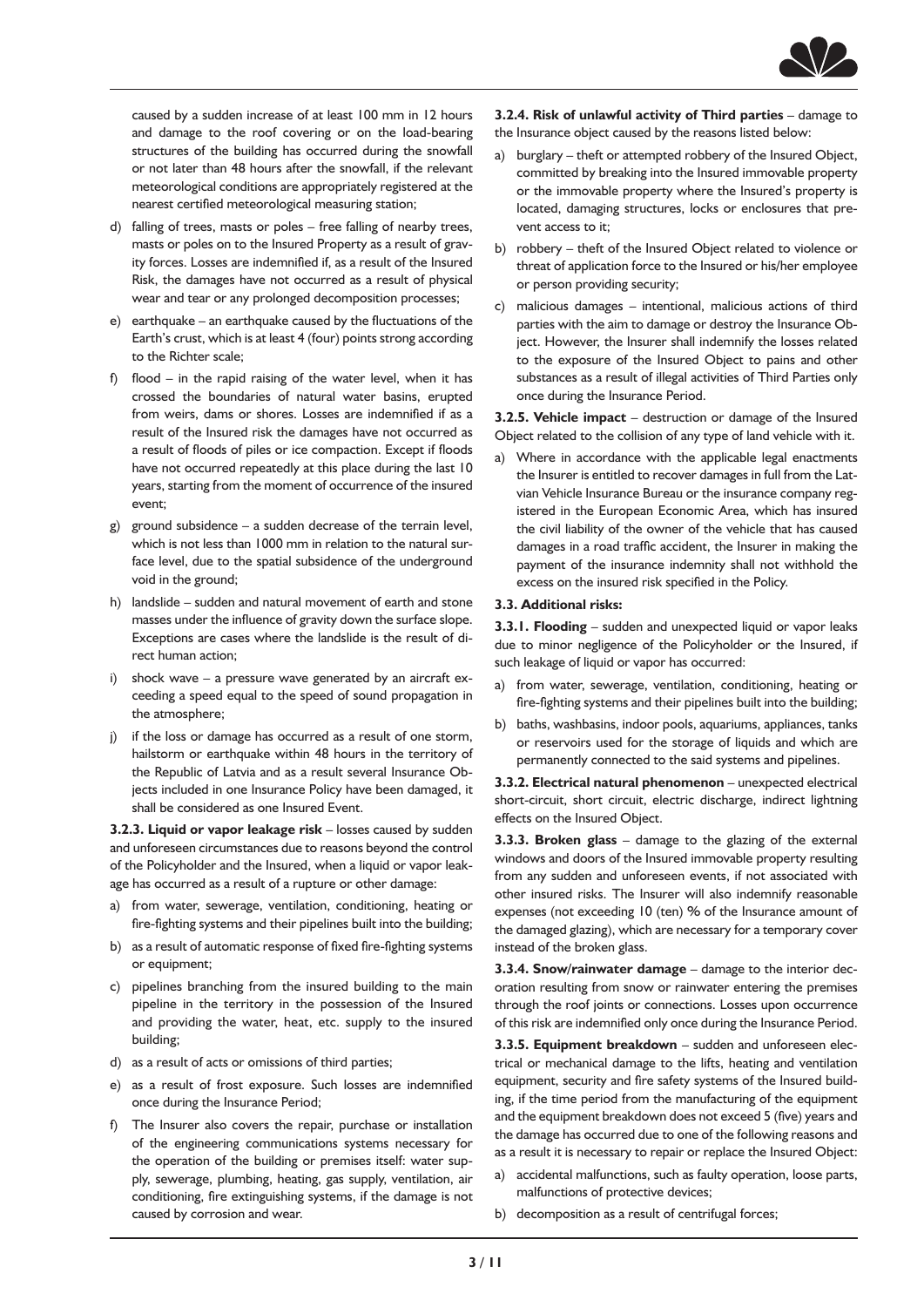

- c) malfunctions of protective devices, entry of foreign bodies into mechanisms;
- d) inadequate amount of water in steam boilers or high-pressure tanks;
- e) short circuit, overvoltage or overload current.

**3.3.6. Losses caused by tenants** – damage to the Insured Object resulting from malicious intent or gross negligence of the tenants of the Insured immovable property, except the following:

- a) the precondition for the payment of the insurance indemnity for the damage caused by the tenant is the validity of a written lease agreement between the tenant and the owner of the insured building or premises;
- b) if the Insured Object is damaged as a result of theft and no clear signs of burglary are detected, then the insurance indemnity will be paid only after the Insurer has received clear evidence confirming the tenant's fault in causing the said damage.

**3.3.7. Losses caused by employees** – damage to the Insured Object caused by a natural person who is the employee of the Insured or is acting on behalf of the Policyholder or the Insured in accordance with an employment, authorization, company or any other contract.

a) For the purposes of this paragraph, employees shall not include members of the supervisory board and management board, heads of structural units, as well as employees who are responsible for work and fire safety.

**3.3.8. External engineering communications accidents** – water damage or damage to the Insured property incurred in connection with municipal or other public water, heating or sewer main pipe line accident. An accident shall be a rupture and/ or breakage of a pipeline. Losses are indemnified if the location of the accident is outside the address (building) of the Insured Object.

**3.3.9. Portable equipment** – damage to the Insured portable equipment at the time when the Insured or its employees are using the portable equipment outside the address of the object specified in the Insurance Contract (the insured building/premises) in Latvia, Estonia or Lithuania. The Policyholder may agree with the Insurer on other Insured Risks not mentioned here, including them in the Insurance Contract, which must be clearly indicated in the Insurance Policy.

## **4. EXCEPTIONS**

## **4.1. Unless the Insurance Contract does not include an additional agreement, the Insurer shall not indemnify any losses:**

**4.1.1.** resulting from acts of terrorism; Terrorism is defined as violence or dangerous activity that endangers human life, tangible or intangible property or infrastructure with the intent to influence any government or hold society or any part thereof in fear, resulting from war invasion or war-like activity (regardless of whether a war has been declared or not), as a result of an act of a foreign enemy, a military invasion, a civil war, an uprising, a revolution, a riot, the usurpation of military or other power;

**4.1.2.** caused by natural disasters or circumstances: strike, insurrection, internal unrest, civil disobedience, riot, armed conflict, revolt, revolution, military coup, legally usurped military power, war, civil war, state of war, war, invasion, activities of a foreign enemy, epidemics, actions of state or local government, changes in laws and other regulatory enactments, government orders;

**4.1.3.** incurred as a result of malicious intent or fault of the Policyholder, the Insured or any of their employees or representatives, which is comparable to malicious intent in terms of indemnification and other civil consequences;

**4.1.4.** if these losses or circumstances that may cause losses have been known or the Policyholder or the Insured should have been aware thereof or they were clearly foreseeable at the time of concluding the Insurance Contract;

**4.1.5.** which have occurred repeatedly for the same reason, which has previously caused damage, but no measures have been taken to prevent further damage;

**4.1.6.** if the coverage of such losses is not provided for by the applicable legislation or the provisions of the insurance contract;

**4.1.7.** caused by wear, tear, corrosion, moisture, condensation, decay or other similar and gradual processes, as a result of a nuclear explosion, nuclear energy, radiation, radioactive contamination, ionizing radiation;

**4.1.8.** caused due to circumstances where the drain, drainage or sewerage system is unable to absorb water resulting from natural precipitation;

**4.1.9.** incurred in connection with damage to or theft of immovable property or movable property therein, if at the time of the damage or theft the immovable property is in a state of emergency or the state or municipal authorities have declared this immovable property unfit for use, unless the insurance policy explicitly specified such state of the immovable property;

**4.1.10.** incurred in connection with damage to or theft of immovable property or movable property therein, if this immovable property is not used continuously for more than 30 (thirty) consecutive days, or no economic activity takes place in it, as well as movable property therein;

**4.1.11.** caused by errors of any kind caused by technological equipment, facilities and their components, by mechanical, technical or electronic breakage, damage or failure of equipment or their components, except where the risk "Equipment breakage" is insured;

**4.1.12.** which have occurred in connection with damage to an electrical apparatus or electrical installation where an electrical leak has occurred or an overvoltage, short circuit, overheating or indirect lightning strike has occurred and which has not caused the outbreak of fire, except where the risk "Electrical natural phenomena" is insured;

**4.1.13.** caused by exposure to insects, pests, worms, rodents, animals and birds of any kind;

**4.1.14.** caused by faulty work or design, incorrect calculations or use of inappropriate or low-quality materials;

**4.1.15.** caused by land subsidence, landslide, settlement and movement as a result of human activity;

**4.1.16.** caused by environmental pollution or poisoning;

**4.1.17.** resulting from exposure to asbestos and its compounds;

**4.1.18.** caused in connection with the rise of the groundwater or waste water level, including by overflow or rupture of external water collection and drainage systems;

**4.1.19.** caused by precipitation, snow, hail or dust entering the Insurance Object through the building structures, joints, windows, doors and other structures, except where the risk "Snow/ rainwater damage" is insured;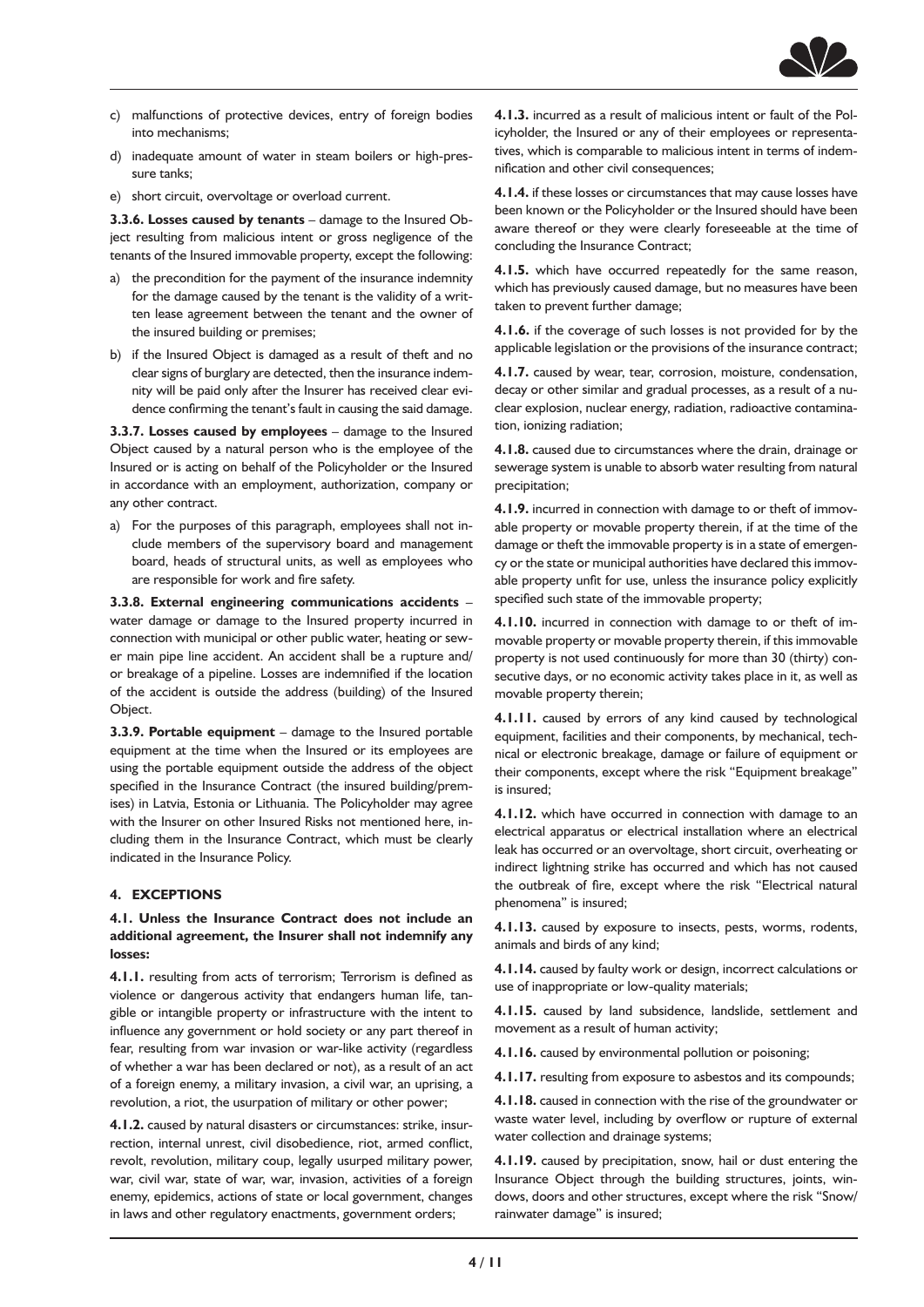

**4.1.20.** incurred as a result of the consequences of a water main accident for the filling of engineering communication systems, as well as the costs of the liquid to be filled;

**4.1.21.** which have arisen as a result of construction, renovation or reconstruction, the performance of which requires a building permit in accordance with the legislation in force;

**4.1.22.** arising from assembly, disassembly, trial or testing;

**4.1.23.** caused by overloading of equipment or if it is operated not in accordance with the manufacturer's instructions;

**4.1.24.** caused by internal combustion engines as a result of their internal explosion or collapse;

**4.1.25.** to be reimbursed under a manufacturer's, supplier's or other warranty;

**4.1.26.** which are losses of an indirect or financial nature, lost profits, sales of goods, untimely deliveries, non-performance of the contract, including expenses for renting temporary premises and moving expenses;

**4.1.27.** which are penalties, including, but not limited to, contractual penalties, default interest, fines, penalties imposed by a state or local government institution;

**4.1.28.** incurred as a result of interruption, loss or increased consumption of energy carriers such as gas, electricity, heat, steam or water, unless such interruption, loss or increased consumption has occurred as a result of such loss or damage, which the Insurer indemnifies in accordance with these Insurance Terms and Conditions;

**4.1.29.** if the damage has occurred only to the Insured Object itself (incl. brick laying in furnaces, furnace gratings, furnace foundation blocks, burner tips), subjecting it to the intended treatment or technological processes using fire, deliberate explosion energy or other thermal effects;

**4.1.30.** which have arisen as a result of heating or smoldering, if no fire has broken out; however, damages shall be indemnified if a fire has occurred due to burning or the smoldering is a consequence of fire;

**4.1.31.** which have arisen as a result of professional explosion or explosion of explosives stored in the insurance object;

**4.1.32.** if the loss of property is incomprehensible, including if the deficiency is discovered only in the course of taking the inventory;

**4.1.33.** if the damage has occurred due to forgery, fraud or embezzlement;

**4.1.34.** for damage to glazing of artistic or antique value, including, but not limited to, stained glass and engravings;

**4.1.35.** caused as a result of continuous snowfall and not clearing snow from the roofs of the building and failing to perform their obligations regarding maintenance of property in accordance with the applicable laws, building codes, technical operating regulations and administrative decisions or if the roof of the building before continuous, severe onset of snowfall has not been cleared and repeated snowfall has increased the thickness and weight of the snow layer or as a result of internal breakage;

**4.1.36.** caused by trees (including branches), masts, poles and other structures falling on the Insured Object as a result of human activity or the impact caused by any mechanical process;

**4.1.37.** caused by wave action;

**4.1.38.** if during the Insurance Period the type of economic activity or the purpose and type of use of the insured object is significantly changed without coordination with the Insurer.

**4.2. The following property, items or objects shall not be deemed Insurance Object, unless clearly and directly stated otherwise in the Insurance Policy:**

**4.2.1.** jewelry, precious metals, precious stones and other valuables;

**4.2.2.** cash, securities, including unused stamps, excise stamps, coupons, lottery tickets, bills of exchange, checks, claims and payment documents, payment cards, prepaid cards;

**4.2.3.** slot machines, money changers, dispensing and deposit machines;

**4.2.4.** paintings, objects of artistic value, antiques and furniture (made at least 50 years ago, counting from the day of concluding the Insurance Contract);

**4.2.5.** templates, licenses and patents, audio and video recordings;

**4.2.6.** weapons, explosives, ammunition and other dangerous and flammable substances;

**4.2.7.** databases, computer programs that are not purchased together and can be used with the specific equipment;

**4.2.8.** land, water and air vehicles, including vehicles to be registered with the Road Traffic Safety Directorate;

**4.2.9.** movable property located in open air, which, in accordance with the regulations for the use or storage thereof, is intended to be used and stored indoors;

**4.2.10.** land, sowings, greenery (plants, trees, shrubs, lawn, cereals and the like), natural and artificial water bodies, ponds, wells, boreholes, living organisms such as houseplants, animals, birds, fish; overhead and underground transmission lines (including electricity, telephone, fiber optic communication lines) including wires, cables, poles, towers and all types of equipment that may be connected to these installations, as well as all types of substations within a distance of more than 100 meters from insured buildings;

**4.2.11.** movable property during transportation or handling;

**4.2.12.** new buildings or immovable property in the process of reconstruction or construction (unfinished buildings or structures or buildings or structures not put into operation);

**4.2.13.** building materials or elements of engineering communication that have not been installed, unless they are insured as current assets;

**4.2.14.** buildings not intended for continuous operation (mobile wagons, premises constructed from inflatable structures, fully or partly constructed from plastic, covered with tarpaulin or other similar material, tents etc.) and the movable property therein;

**4.2.15.** greenhouses of any kind, as well as the movable property contained therein;

**4.2.16.** equipment and systems thereof which are intended for use in the production process and are not functionally necessary for the operation of the insurance object, if the insurance object is immovable property;

**4.2.17.** air and underground transmission lines (including electricity, telephone, optical fiber communication lines), including wires, cables, posts, towers and all types of equipment that may be connected to such installations, as well as all types of substations, if located further than 100 meters from the insured buildings;

**4.2.18.** the object of insurance, which is in the Insured's possession, use or storage in accordance with the contract and the relevant owner of the object or the property of third parties is not indicated in the policy as a product with its decipherment, which belongs to third parties.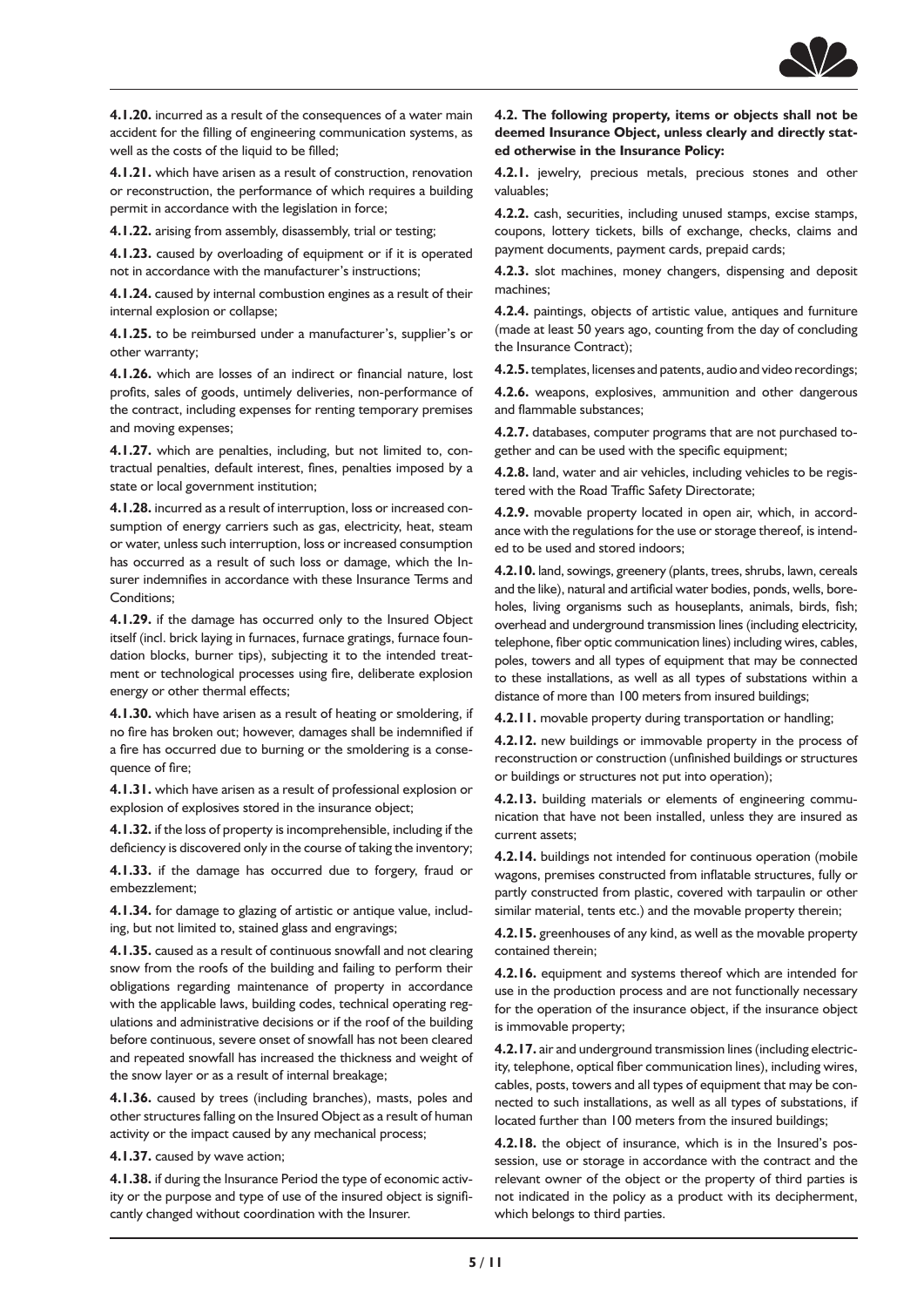

## **5. INFORMATION ABOUT THE INSURED OBJECT AND INSURED RISK**

**5.1.** Before concluding the Insurance Contract, the Policyholder or the Insured is obliged to provide all the information necessary for the assessment of the insurable risks. The Insurer processes the received information in order to assess the insurable risk and prepare the insurance offer or the Insurance Contract.

**5.2.** The Policyholder or the Insured is responsible for the accuracy and completeness of the provided information. Any falsification, incorrect statement or omission may lead to termination of the insurance contract and refusal to pay the insurance indemnity.

**5.3.** The Policyholder and the Insured are obliged to notify the Insurer about other valid Insurance Contracts that apply to the same Insurance Object.

**5.4.** If the Insurer becomes aware of the circumstances increasing the probability of occurrence of the risk only after the occurrence of the insured risk, the insurance indemnity shall be refused or reduced in accordance with the applicable legal norms. Nothing in these Terms and Conditions shall be construed as a revocable condition of the Insurer's right to refuse or reduce the insurance indemnity.

## **6. CHANGES IN THE INFORMATION SUBMITTED**

**6.1.** The Policyholder or the Insured is obliged to immediately, as soon as possible, notify the Insurer in writing of all circumstances that may increase the probability of occurrence of the insured risk or the amount of possible losses, as well as notify of any changes in the information provided before concluding the Insurance Contract.

**6.2.** Upon receipt of additional information, the Insurer evaluates the increase of the Insured Risk, and if the Insured Risk has increased, an additional Insurance Premium is calculated and applied or the provisions of the Insurance Contract are amended.

**6.3.** Before concluding the Insurance Contract, during the term of the Insurance Contract or after the end of the Insurance Period, the Insurer has the right to inspect the Insured Object to make sure that there have been no changes in the initial information about the risk. However, this condition does not release the Policyholder and the Insured from the performance of any obligation provided for in the Insurance Contract, nor does it change the performance of the obligations provided for.

#### **7. SUM INSURED AND VALUE OF THE INSURED OBJECT**

**7.1.** The Sum insured is determined by the Policyholder. The Policyholder assumes full responsibility for the compliance of the Sum insured with the value of the Insured object.

**7.2.** The sum insured is determined for each Insured Object separately, it is specified in the Insurance Contract, indicating whether the insurance is determined for the actual value or renewal value.

**7.3.** The Sum Insured of immovable property is determined in accordance with the Renewal Value of the Insured Object, except if the physical depreciation of the insured immovable property exceeds 50%, then it is determined in accordance with the actual value.

**7.3.1.** The Sum Insured of movable property is determined in accordance with the actual value of the Insured Object.

**7.4.** By agreement of the parties and unambiguously indicating it in the Insurance Contract, it is possible to insure the Insurance Object according to the First Risk Insurance Principle.

**7.5.** The Sum Insured for the improvement of the Territory referred to in Paragraph 2.2.1 of these Insurance Terms and Conditions is set at 10 (ten) % of the Sum Insured of the building, but not more than EUR 20 000.00 (twenty thousand euros) per one Insured Event.

**7.6.** Sum Insured, for advertising equipment and signs permanently attached to the Insured Building and referred to in Paragraph 2.2.1 of these Insurance Terms and Conditions is set at EUR 7000.00 (seven thousand euros).

**7.7.** The total Sum Insured for leased and employee property referred to in Paragraph 2.3.3 of these Insurance Terms and Conditions is set at EUR 5000.00 (five thousand euros), which is the Indemnity Limit, and losses when applying such Indemnity Limit are compensated only for one event during the Insurance Period.

## **8. OBLIGATIONS OF THE POLICYHOLDER AND THE INSURED**

**8.1.** When concluding the Insurance Contract, the Policyholder and the Insured undertake to observe and fulfill all the requirements provided for in these Regulations, as well as to observe and fulfill additional requirements set by the Insurer in writing during the term of the Insurance Contract.

**8.2.** It is the duty of the Policyholder and the Insured to do everything possible to prevent accidents. It is the duty of the Policyholder and the Insured to immediately eliminate any noticed error or defect or to take additional safety measures without delay, as the case may be.

**8.3.** Before the conclusion of the Insurance Contract and throughout the Insurance Contract period, the Policyholder and the Insured has the obligation to provide to the Insurer complete and accurate information related to the Insurance provided in the Insurance Contract, including information on the Insured Object and information necessary to assess the probability of occurrence of the Insured risk, information on all changes and circumstances that have occurred during the term of the Insurance Contract and may affect the occurrence of the Insured risk, as well as the information related to the possible Insured Event.

**8.4.** Persons who are authorized to perform the monitoring or administration of the insured objects or in whose use the insured object has been transferred shall be deemed comparable to a Policyholder. Any actions by these persons shall be deemed comparable to the actions of the Policyholder in terms of consequences.

**8.5.** The Policyholder and the Insured are obliged to comply with the legal acts in force in the Republic of Latvia and the additional security requirements set by the Insurer below during the entire term of the Insurance Contract.

#### **8.6. Safety requirements in regard to fire safety:**

**8.6.1.** if an automatic smoke, fire or security alarm is installed, it must be in working order and switched on independently around the clock. They must be maintained in working order, the maintenance and inspection of the installed fire protection systems and equipment must be performed regularly in accordance with the requirements specified by the manufacturer and the applicable regulatory enactments;

**8.6.2.** smoking is permitted only in specially designated, marked and equipped places;

**8.6.3.** work with an open flame and hot work may be performed only under the supervision of a qualified person. Hot work must always be supervised. Monitoring must also take place several hours after the completion of hot work. The person responsible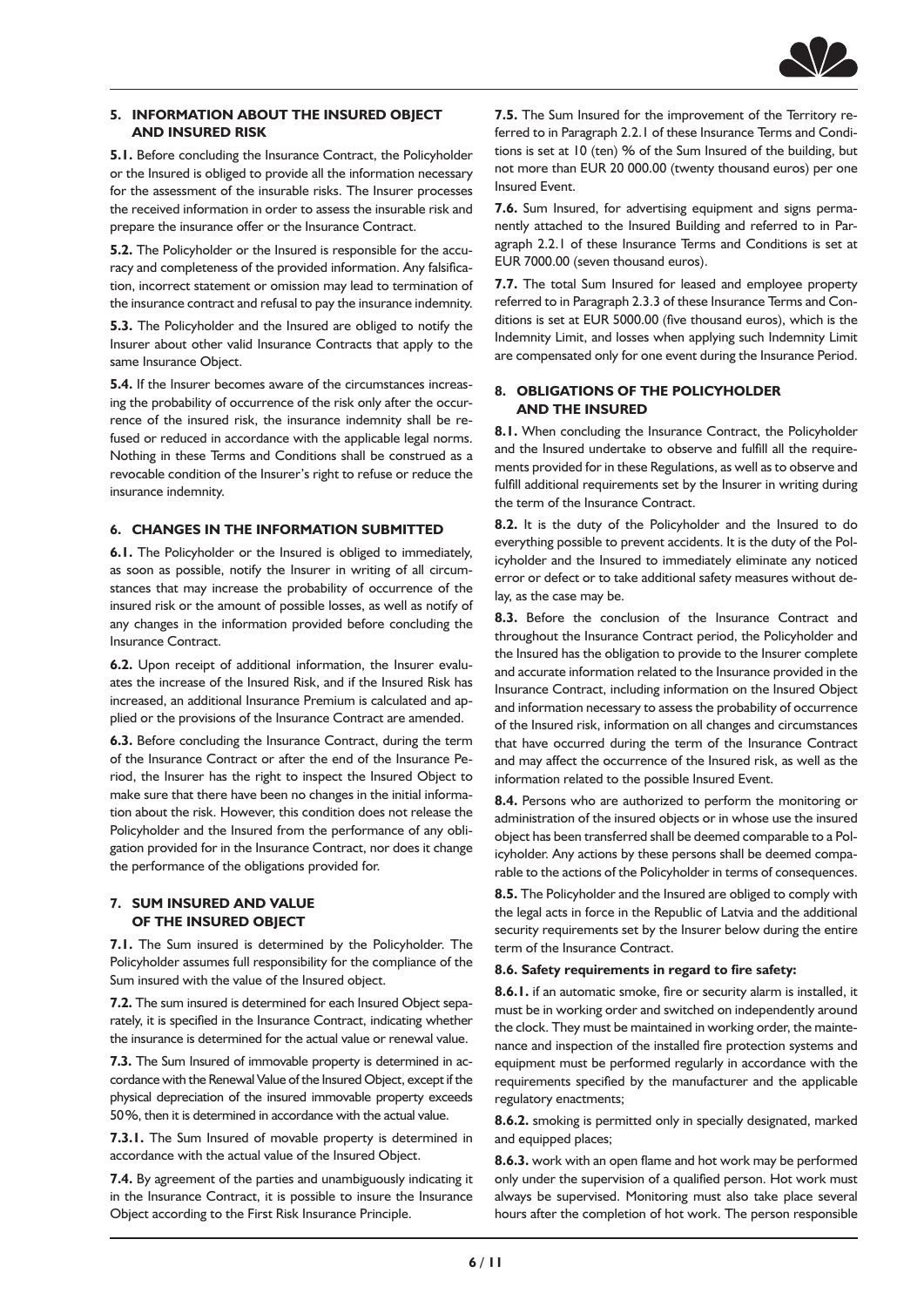

for the performance of work on the site must appoint persons responsible for fire safety monitoring during and after the performance of hot work. Hot work is understood as welding, forging, soldering, as well as work involving open gas flame etc.;

**8.6.4.** maintain cleanliness and order in the Insured Object, ensuring timely collection and removal of dust, waste and production residues. Flammable production residues and packaging materials, as well as explosive substances must be stored in specially designed and equipped places or separate rooms in accordance with the applicable laws and regulations;

**8.6.5.** cleaning of chimneys, exhaust ducts and heating devices (stove, boiler) must be performed at least once a year, the test results must be documented;

**8.6.6.** if fire doors are fitted, they must be closed and not obstructed. It is prohibited to store supplies, goods and/or waste at the external walls of buildings (not closer than 2 (two) meters away);

**8.6.7.** electrical devices and equipment must be installed and operated in accordance with the equipment manufacturer's/manufacturer's instructions and fire safety regulations;

**8.6.8.** combustible production residues and used packaging must be stored in fireproof containers with lids;

**8.6.9.** when using heating appliances, they must be installed and operated in accordance with the applicable regulatory enactments and the requirements set by the manufacturer. They must be securely fastened, they may not be open or dismantled;

**8.6.10.** in storage rooms equipped with an automatic fire safety/ extinguishing alarm, the maximum permissible storage height of the goods must be indicated and marked;

**8.6.11.** all rooms must be equipped with a sufficient number of manual fire extinguishers of the appropriate type. Manual fire extinguishers must be valid, have a valid service life and be appropriately marked.

## **8.7. Safety requirements regarding the protection of the property against unlawful activities of Third parties:**

**8.7.1.** outside working hours or upon leaving the building or premises, windows, doors, gates and other structural barriers that impede free access to the Insured Object must be closed and properly locked to prevent the entry of unauthorized persons. This requirement does not apply to public buildings where common areas are used around the clock;

**8.7.2.** keys, magnetic passes and other access systems must be kept by the responsible persons of the Insured and stored in a safe place. In the event that the key or access system has become available to a Third Party, it must be replaced immediately;

**8.7.3.** if a security alarm has been installed, it must be in working order and independently switched on outside the working hours of the company, in all premises where the employees of the Insured or the Policyholder are not located;

**8.7.4.** security alarms must be designed, installed and maintained in accordance with the applicable legislation and the requirements set by the manufacturer;

**8.7.5.** if the security alarm is connected to the external control panel of the security company, then there must be an agreement with this security company regarding the provision of security services, which provides for the departure of the security patrol to the scene when the alarm signal is received;

**8.7.6.** if physical security is provided at the Insurance Object, then the employees of the security company with whom a contract for the provision of security services has been concluded, or

the employees of the Insured Merchant whose duties under the employment contract include the performance of security work are considered as such;

**8.7.7.** the security guard must do rounds of the Insured's buildings and territory at least once every two hours and record and register each such round. Exceptions are rooms equipped with a security alarm or an area that is fully monitored by video surveillance cameras when the alarm signal is received by the company's local security post;

**8.7.8.** if a video surveillance system is installed, it must ensure that there are no objects in the filming/surveillance area that could restrict visibility or that could serve as a cover for recording and filming the illegal activities of third parties. Video surveillance recordings must have copies of the recordings, the storage time of which may not be less than 30 (thirty) days.

#### **8.8. Safety requirements regarding the protection of the property against the risk of liquid or vapor leaks:**

**8.8.1.** all water, heating and electricity supply systems must be installed and operated in accordance with the regulatory enactments in force in the Republic of Latvia;

**8.8.2.** ensure the cleanliness of rainwater gutters and roof gutters; perform regular checks of the rainwater drainage system and inspection wells, if necessary, prevent their blockages, congestions and/or clogging;

**8.8.3.** if the Insured Object is not managed or no economic activity is performed in the Insured Object during the heating season, the Policyholder and the Insured must protect the pipe network from freezing or drain it from the liquid in order to prevent the freezing;

**8.8.4.** if the Insurance Policy insures property, goods or raw materials against the risk of liquid or vapor leakage, then they must be placed on a hard base at least 10 (ten) cm above the floor surface.

## **8.9. Safety requirements regarding additional coverage "Portable equipment":**

**8.9.1.** portable equipment outside the address of the Insured Object must be under the supervision of the responsible person or located in closed premises, unless otherwise stipulated in the Insurance Policy;

**8.9.2.** it is prohibited to leave portable equipment in the cabin of the vehicle during stopping or while it is parked;

**8.9.3.** during air transport, portable equipment must be carried in hand luggage;

**8.9.4.** in case of theft or robbery of portable equipment, the fact of theft/robbery must be confirmed by a police reference;

**8.9.5.** outside working hours the Insured Object must be located in closed premises, which are equipped with a security alarm connected to a licensed security panel, or be under the supervision of the Policyholder (its employees) at their place of residence (home, hotel, etc.); otherwise the Insurance Coverage is not valid.

**8.10.** The Insurer is entitled to refuse the insurance indemnity if the Policyholder or the Insured maliciously or through gross negligence has not fulfilled the security requirements specified in these Terms and Conditions or additionally stated the Insurance Contract, as well as to reduce the insurance indemnity by 50% if the Policyholder or the Insured has not complied with these requirements, and such non-compliance is causally related to the occurrence of the insured risk.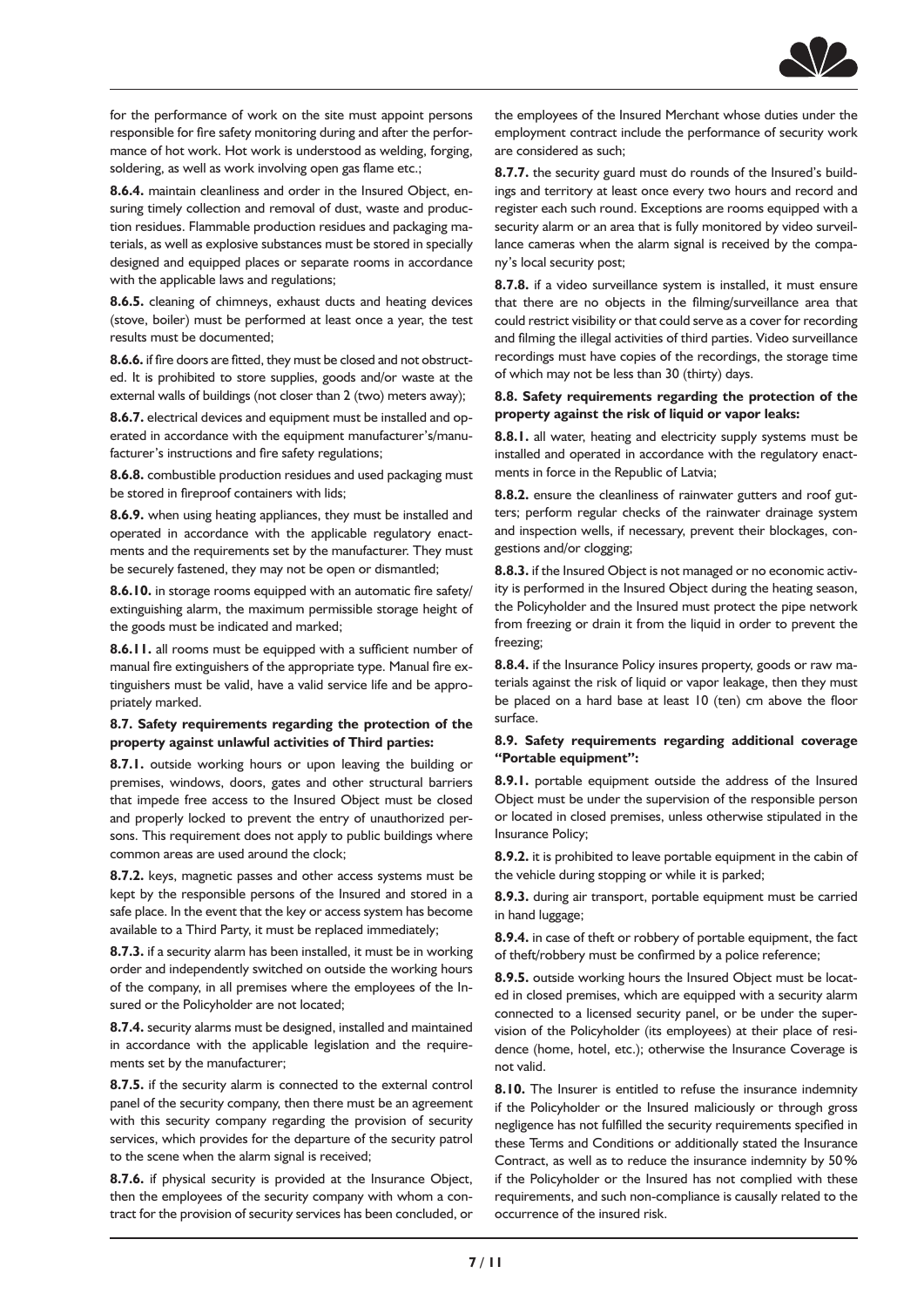

**8.11.** Obligations of the Insured upon the occurrence of the Insured Risk, the fulfillment of which is a precondition for receiving the insurance indemnity:

**8.11.1.** notify immediately:

- a) in the event of a fire to the State Fire and Rescue Service;
- b) in case of malicious acts by third parties to the police;
- c) in the event of a collision with a land vehicle the police;
- d) in the event of an explosion to the State Fire and Rescue Service and the relevant emergency service;
- e) in the event of an engineering communications emergency – to the relevant emergency service and/or the building manager (owner) of the insured immovable property or the municipal police.

**8.12.** the Insured must notify the Insurer as soon as possible regarding the occurrence of the Insured risk or any event that may be considered an Insured risk and by submitting a written Insurance indemnity claim and indicating the time when the Insurer may carry out the inspection of the location of the occurrence of the insured risk. If the Insured submits the Insurance Claim application to the Insurer later than 3 (three) business days after the occurrence of the insured risk, the Insured must prove the impossibility of an earlier notification. As soon as possible, the Insured shall take all possible and reasonable measures to reduce losses.

**8.13.** The Insured shall provide the representative or an expert of the Insurer the possibility to inspect the location of the occurrence of the Insured risk and the damaged Insured object, as well as provide the Insurer the opportunity to carry out investigation in order to determine the causes and amount of any losses.

**8.14.** After the occurrence of the insured risk, until the Insurer has performed the inspection of the damaged or destroyed insured property, no defects to the property may be rectified and the insured property and parts thereof may not be transported, removed or renewed without a written consent of the Insurer. It is only allowed to perform emergency measures to prevent further damage, increased damage and prevent accidents.

**8.15.** If the Insurer does not perform the inspection within 3 (three) business days after the day of the receipt of the application and does not notify on the reasons and term of such delay, the Insured is entitled to initiate the adjustment and repair of the Insured object.

**8.16.** After the inspection of the location of the occurrence of the Insured risk, the representative of the Insurer shall draw a specific inspection protocol on the established losses, which must be signed by the Insured, as well as give instructions that the Insured must comply with.

**8.17.** The Insured has the obligation to prove the fact of the occurrence and amount of loss, as well as to provide all information and supporting documents requested by the Insurer.

**8.18.** At the request of the Insurer, the Insured is obliged to submit to the Insurer a list of the damaged, stolen or destroyed insured property and documents certifying the property rights. The list must indicate the value of the insured property and the condition in which it was immediately before the occurrence of the Insured Event.

**8.19.** Failure to perform or improper performance of the obligations of the Insured provided for in this Section shall have the consequences provided for by the applicable legal norm.

# **9. MUTUAL OBLIGATIONS OF THE POLICYHOLDER AND THE INSURED**

**9.1.** The Policyholder is obliged to inform the Insured that the Insured is insured in accordance with a certain Insurance Contract, the conditions of which the Policyholder has agreed with the Insurer, and the Insured is bound by these conditions, must observe and fulfill them, as well as explain to the Insured what consequences occur in case the Insured fails to perform and/ or improperly performs any of the provisions of the Insurance Contract.

#### **10. CONSEQUENCES OF THE FAILURE TO PERFORM THE DUTIES OF THE POLICYHOLDER OR THE INSURED**

**10.1.** If the malicious intent (Section 1641 of the Civil Law) or gross negligence (Section 1645 of the Civil Law) of the Policyholder or the Insured has caused the Insurer being mislead about the condition of the Insured Object or the circumstances in order to assess the probability of the occurrence of the insured risk and the amount of possible losses, the Insurance Contract shall be deemed void from the moment of conclusion. The Insurer shall not repay the paid Insurance Premium, if the occurrence of the Insured Risk is not confirmed by the authorities indicated in Paragraph 8.11.1.

**10.2.** The action or inaction of the eligible users of the Insurance Objects is comparable to the action or inaction of the Insured himself, in making a decision on refusal to pay the Insurance Indemnity or a decision to reduce it.

#### **11. INSURANCE INDEMNITY**

**11.1.** The Insurer shall pay the insurance indemnity by indemnifying the losses in accordance with the conditions referred to in the Insurance Contract, which have arisen in connection with the damage or theft of the Insured Object as a result of the insured risks specified in the Insurance Contract.

**11.2.** The insurance indemnity in case of damage or loss of immovable property is calculated by determining the amount of indemnifiable losses, from which the Excess specified in the Insurance Contract is deducted, taking into account the following:

**11.2.1.** the amount of actual loss is determined, which is the amount of money necessary to restore the Insured Object to the condition it was in immediately before the Insured Event, including expenses for demolition works and removal of construction debris, as well as Rescue expenses;

**11.2.2.** the loss is calculated on the basis of an estimate of the actual restoration work at the costs and prices as they are not later than 6 (six) months after the occurrence of the Insured Event, not taking into account the payment of overtime and holiday working hours and other costs that would not be generally necessary when performing restoration works;

**11.2.3.** if an underinsured event is established, which is a case when the Sum Insured is at least 10% (ten percent) less than the value of the Insured Object, then the amount of indemnifiable losses is multiplied by the proportion between the Sum Insured and this value;

**11.2.4.** if an overinsurance event is established, which is a case when the Sum Insured is greater than the value of the Insured Object, then the insurance indemnity is paid in the amount to which it would be paid if the Sum Insured were equal to the value of the Insured Object;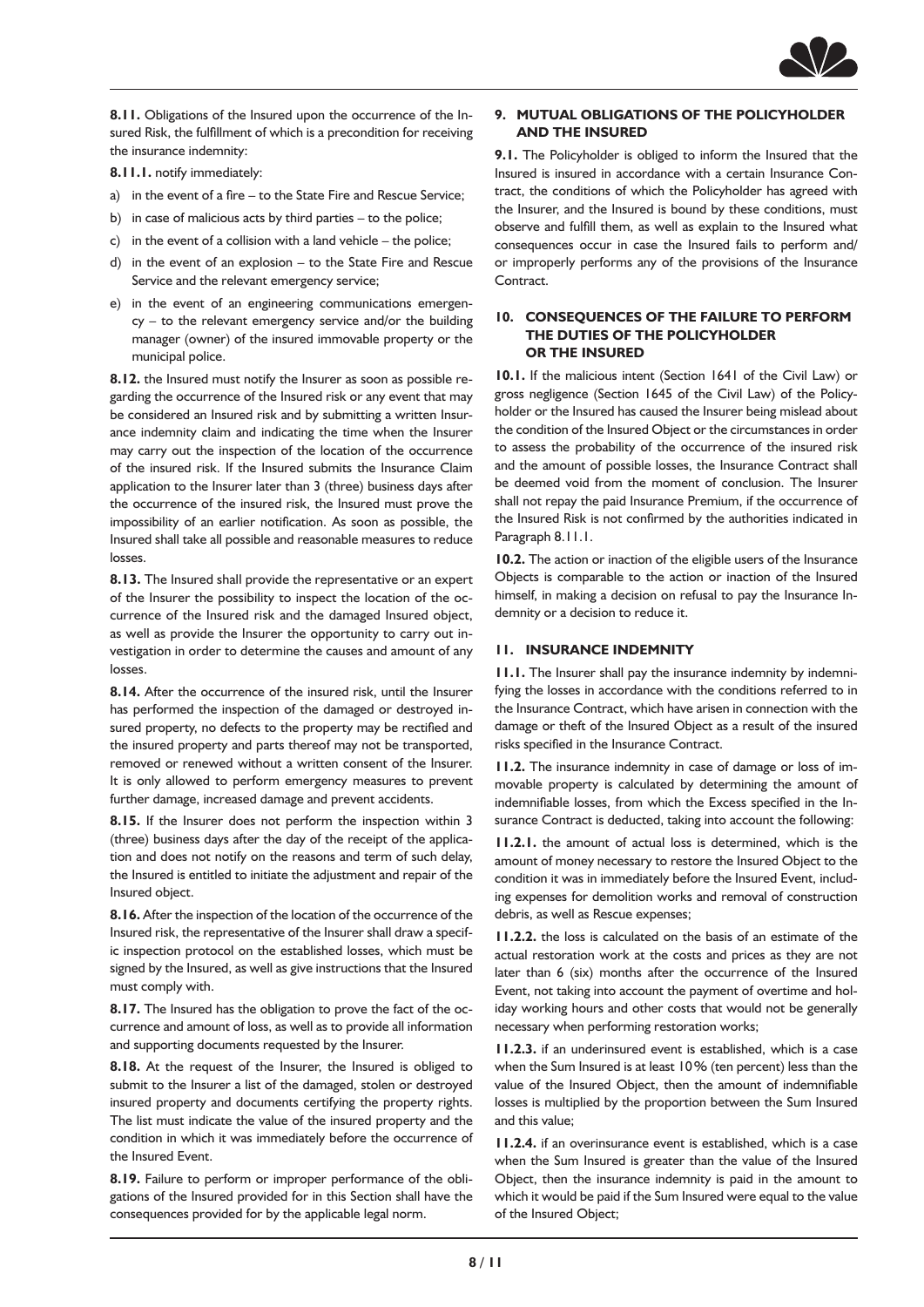

**11.2.5.** the amount of actual indemnifiable losses in relation to the insured immovable property, the physical depreciation of which is more than 50% (fifty percent), is determined in accordance with the actual value of the immovable property – in the amount of the Insured Object renewal expenses, reducing them by the amount of depreciation;

**11.2.6.** if it is not possible to determine the value of the Insured Object, the actually indemnifiable losses are calculated by determining the percentage of the destroyed elements of the insured immovable property and multiplying it by the Sum Insured; this procedure shall not be applied in the case of overinsurance;

**11.2.7.** In case of complete loss of the Insured Object, when the Insured Object cannot be renewed or it will not be renewed, the amount of the insurance indemnity shall be determined based on the market value of an equivalent object immediately before the Insured Event.

**11.3.** If the Insured immovable property is in the joint ownership of several persons, when each of them owns a certain part of the property rights, which is not allocated in real parts, losses for damages to the jointly owned Insurance Object are indemnified in proportion to the Insured's share.

**11.4.** The amount of insurance indemnity for damage, loss or destruction of insured movable property is determined in the amount of actual loss, from which the Deductible specified in the Insurance Contract is deducted, according to the replacement value, which is equal to the lowest expenses for purchasing movable property of the same type and equivalent quality (including transportation, design and installation costs), if the restoration of the property is not possible or the costs of its restoration exceed the replacement value of the property before the Insured Event, less its residual value after the Insured Event, or the minimum necessary expenses to restore the movable property to the quality and extent was immediately prior to the occurrence of the Insured Event, unless otherwise provided in the concluded Insurance Contract.

**11.5.** If the movable property is insured as a separate property and it is established that the Sum Insured is less than the value of the insured property, then the underinsurance principle is applied and the actual amount of loss is multiplied by the ratio between the Sum Insured and the value of the Insured Object, deducting the Excess specified in the Insurance Contract.

**11.6.** When deciding on the insurance indemnity in connection with damage, loss or destruction of movable property, the Insurer has the right to:

**11.6.1.** replace the destroyed Insured Object with an equivalent one, taking over the remains of the Insured Object – in this case, before making the replacement the Insured Object, the Insured must transfer the remains of the Insured Object to the Insurer and ensure the payment of the Excess amount stipulated by the Insurance Contract;

**11.6.2.** pay the insurance indemnity in the amount of the value of the Insured Object, deducting from it the Excess specified in the Insurance Contract, taking over the remains of the Insured Object, to pay the insurance indemnity as the difference between the value of the Insured Object before and after the Insured Event, deducting from it the Excess specified in the Insurance Contract.

**11.7.** The amount of actual losses due to damage or loss of an Insured Object or the part thereof, which was constructed from such materials that are not available on the market at the time of calculation of losses, or the use of which is prohibited under applicable laws and regulations (e.g. asbestos slate), the Insurer shall determine the minimum amount of money necessary for the restoration of the damaged or destroyed Insurance Object or a part thereof, using materials that are equivalent in terms of design features and appearance to the damaged or destroyed materials.

**11.8.** The Insurance Indemnity is reduced by the amount paid to the Insured by the third party responsible for causing the damage as a result of the Insured Event in accordance with the procedures specified in the regulatory enactments of the Republic of Latvia. The Insured is obliged to notify the Insurer about the receipt of such amounts. If the losses caused in this case have been indemnified in full, then the Insured loses the right to claim the insurance indemnity for the respective Insured Event. If such indemnification is performed after the payment of the insurance indemnity, then the Insured must reimburse the insurance indemnity received by the Insured in the respective amount.

**11.9.** Additional reimbursable expenses. Upon the occurrence of the Insured Event, in addition to the direct material losses, the Insurer will also indemnify the following reasonable, justified and provable necessary expenses, if they have arisen as a consequence of the Insured risk, not exceeding the Sum Insured of the Insured Object. For the purposes of the Insurance Contract, Additional Reimbursable Expenses shall mean:

**11.9.1.** expenditure on rescue and clean-up work. The indemnity limit for such losses is set at 10 (ten) % of the loss, but not more than EUR 100 000.00 (one hundred thousand euros) of the Insured amount of the damaged immovable property, incurred in order to:

- a) limit and reduce the losses incurred or prevent the occurrence of further ancillary losses;
- b) to pay for the costs of cleaning, dismantling, removal of rubble and debris, as well as cleaning of the place of occurrence of the loss;
- c) to access to the place of occurrence of the loss, if it is located in the Insured Object.

**11.9.2.** Design expenses for services of architects, designers and engineering services resulting from an insurance event to restore the property after an insurance event.

**11.10.** After the payment of the insurance indemnity, the insurance amount specified in the policy shall not be reduced by the amount of the paid indemnity, but no under-insurance shall be applied to the following events, except if the immovable property is destroyed.

**11.11.** If several Excesses can be determined for an insured event under the Insurance Contract, only one – the largest Excess – shall be applied.

## **12. INSURANCE INDEMNITY PAYMENT PROCEDURE**

**12.1.** The Policyholder or the Insured shall submit a written application to the Insurer regarding the occurrence of the insured risk.

**12.2.** The Insurer shall review the received application and the attached documents in order to establish whether the Insured Event has occurred, if it has occurred, then the amount of the insurance indemnity shall be determined:

**12.2.1.** if the Insured Event has occurred and the parties have agreed on the amount of the insurance indemnity, then:

a) The Insurer shall make a decision on the payment of the insurance indemnity within 30 (thirty) days from the receipt of all necessary documents;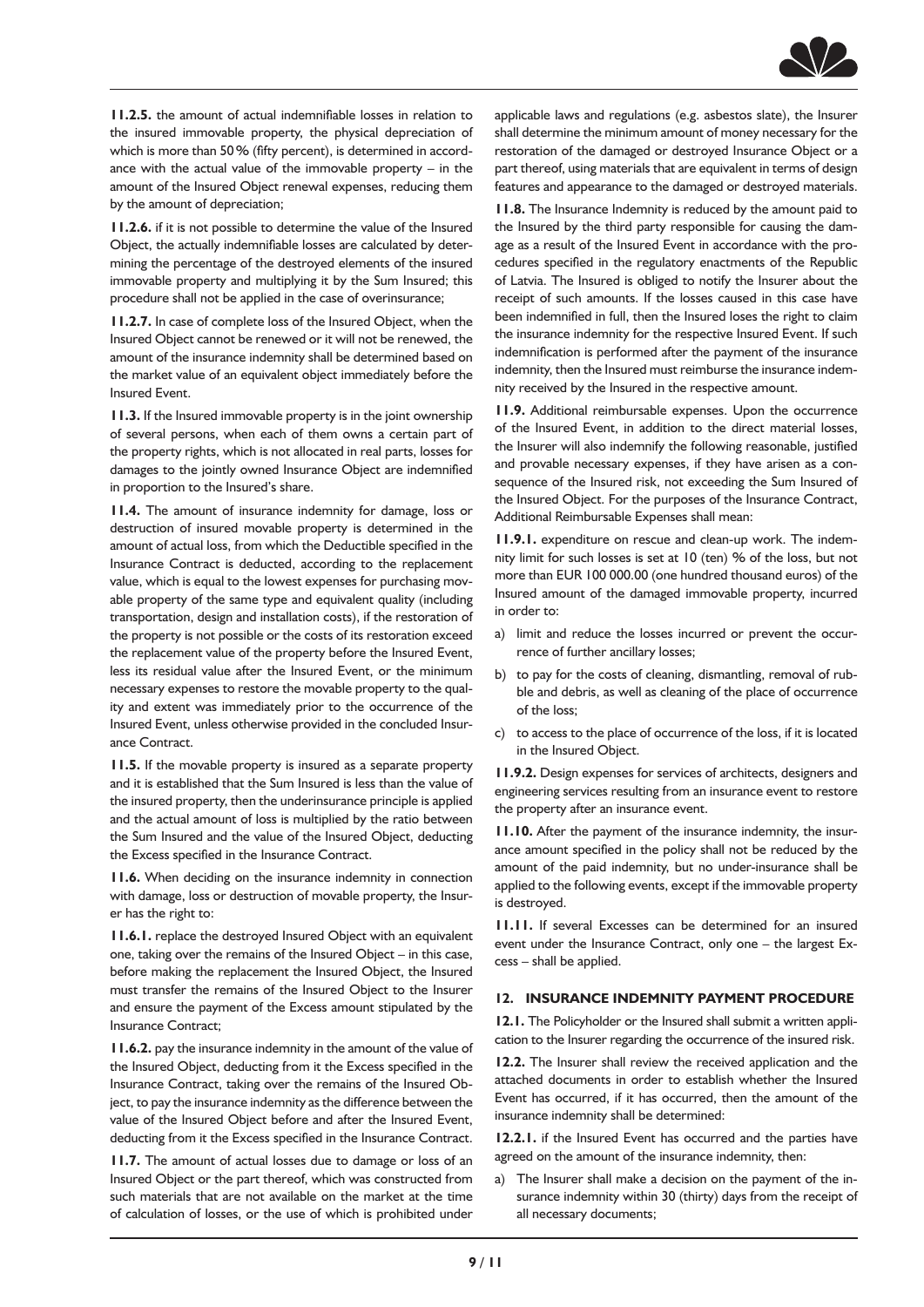

b) The Insurer shall pay the insurance indemnity within 10 (ten) business days after the decision on the payment of the insurance indemnity has been made.

**12.2.2.** if the Insured Event is not established:

- a) then the Insurer shall make a decision regarding the refusal to pay the insurance indemnity;
- b) the Insurer shall notify the Insured of the decision taken within 5 (five) business days after the decision is made.

**12.3.** The insurance indemnity is paid according to the principle of compensation, taking into account the following:

**12.3.1.** the insurance indemnity is calculated and paid by applying the compensation principle, thus the insurance indemnity to be paid may not exceed the losses caused in the Insured event;

**12.3.2.** only proven, caused losses are compensated, except for the exceptions specified in regulatory enactments or the Insurance Contract;

**12.3.3.** losses incurred before the effective date of the Insurance Contract are not indemnified;

**12.3.4.** losses incurred after the expiry of the Insurance Contract shall not be indemnified, unless otherwise provided in the Insurance Contract.

**12.4.** Where the performance of the Insurer's obligations or the extent thereof depends on such circumstances that are present in civil, criminal or administrative proceedings, the Insurer is entitled to make the decision on the payment of the insurance indemnity or refusal to pay the insurance indemnity after the entry into force of such decision of the court or other official of a state or municipal authority by which the relevant case is definitively decided or adjudicated.

**12.5.** If a split payment is applied to the Insurance Premium, the Insurer shall deduct the unpaid part of the Insurance Premium from the insurance indemnity to be paid.

#### **13. CONCLUSION AND VALIDITY OF THE INSURANCE CONTRACT**

**13.1.** The Insurance Contract is concluded on the basis of information provided by the Policyholder or the Insured, and the fact of concluding the Insurance Contract may not be interpreted as the Insurer's consent or acceptance of this information.

**13.2.** The Insurer may prepare an insurance offer before concluding the Insurance Contract. If the Policyholder pays the Insurance premium indicated in the insurance offer to the Insurer's bank account, the Insurance Contract shall not be deemed concluded, unless otherwise specified in the insurance offer. The Insurer has the right to return such erroneously made payment to the Policyholder within 30 (thirty) days.

**13.3.** The Insurance Contract shall enter into force if the payment of the Insurance Premium or the first installment of the Insurance Premium has been made in the amount and at the time specified in the Insurance Contract or the invoice attached thereto, unless otherwise provided in the Insurance Contract.

**13.4.** If the Insurance Contract or the invoice attached thereto stipulates that the Insurance Premium or the first part thereof is paid after the Insurance Contract enters into force, then after the Insurance Premium or the first installment is paid in the amount and within the term specified in the Insurance Contract, the Insurance Contract is valid from the date of entry into force indicated.

**13.5.** The date of payment shall be the date when the Insurance Premium or a part thereof is received in the bank account of the Insurer or the insurance distributor who is authorized to collect Insurance Premiums on behalf of the Insurer.

**13.6.** If, contrary to what is specified in the Insurance Contract or the invoice, the Insurance Premium or the first part thereof is not paid within the specified term and amount, then it is considered that the Insurance Contract has not entered into force from the day of its conclusion. A separate notice that the Insurance Contract has not entered into force shall not be sent to the Policyholder and the Insured.

**13.7.** Payment of the insurance premium or the first installment thereof after the payment term indicated in the invoice does not oblige the Insurer to assume any obligations. The Insurer has the right to return the paid Insurance Premium or the payment of the first installment thereof to the Policyholder within 15 (fifteen) days.

**13.8.** When concluding the Insurance Contract using a means of distance communication, the same procedure for the entry into force of the Insurance Contract as when concluding the contract in person applies. The right of withdrawal does not apply to the Insurance contract.

## **14. TERMINATION OF THE INSURANCE CONTRACT**

**14.1.** The Insurer or the Policyholder has the right to terminate the Insurance Contract unilaterally in the cases specified in the Insurance Contract Law before the end of the Insurance Period, i.e., after the occurrence of the Insured Event, by sending a written notice to the other contracting party. The Insurance Contract shall be terminated on the  $15<sup>th</sup>$  (fifteenth) day after sending the written notice.

14.2. The Policyholder is obliged to pay the Insurer the Insurance Premium or a part thereof for the period when the Insurance Contract was in force.

**14.3.** If the Insurance Indemnity has been paid during the Insurance Period and the Policyholder terminates the Insurance Contract before the expiry of the Insurance Contract or has not made the current payment of the Insurance Premium, then the Insurer has the right to issue an invoice for the remaining part of the Insurance Premium. The Policyholder is obliged to pay the invoice issued by the Insurer on time and in full.

**14.4.** If, based on the written application of the Policyholder, the Insurance Contract is terminated before the end of the Insurance Period, the Insurer shall reimburse the unused Insurance Premium for the remaining period according to the statutory calculation, deducting from it the Insurance Indemnity paid during the Insurance Contract period, as well as deducting from the balance 15 (fifteen) percent, which are the Insured's presumed expenses in connection with the administration of the Insurance Contract. If the balance of the premium is used to cover other Insurance premium payments to the Insurer, then no deductions are made from the premium in connection with the administration of the Insurance Contract.

**14.5.** If the current Insurance Premium payment has not been paid within the specified term and amount, the Insurer shall send a written notice to the Policyholder or the Insured regarding the untimely or incomplete current payment of the Insurance Premium with an invitation to pay the remaining part of the Insurance Premium.

**14.6.** If the Policyholder fails to pay the Insurance Premium within the term and in the amount specified in the notice of current payments, the Insurance Contract shall be terminated without